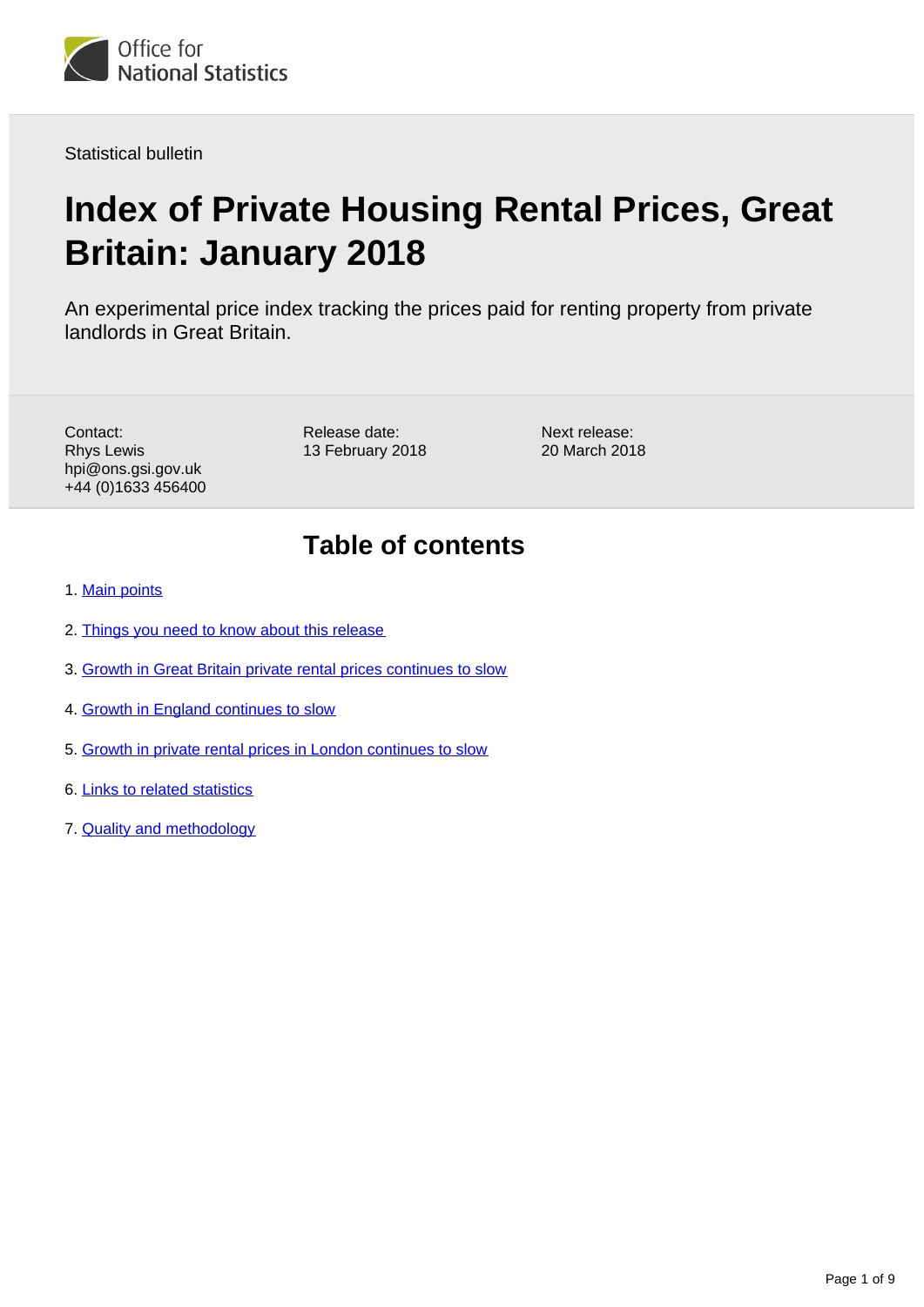# <span id="page-1-0"></span>**1 . Main points**

- Private rental prices paid by tenants in Great Britain rose by 1.1% in the 12 months to January 2018; this is down from 1.2% in December 2017.
- In England, private rental prices grew by 1.1%, Wales saw growth of 1.4% while Scotland saw rental prices increase by 0.3% in the 12 months to January 2018.
- London private rental prices grew by 0.2% in the 12 months to January 2018, that is, 0.9 percentage points below the Great Britain 12-month growth rate.
- From April 2018, publication of these figures will move from Tuesday to Wednesday; the [new release dates](https://www.ons.gov.uk/news/statementsandletters/changestoonsreleasetimetable) are available.

# <span id="page-1-1"></span>**2 . Things you need to know about this release**

On 15 June 2017 the National Statistician announced that routine pre-release access to Office for National Statistics (ONS) statistics would end from 1 July 2017. Following this, we have considered the dates of our publications to ensure that they continue to meet user needs. From April 2018, the prices theme day, which encompasses consumer prices, business prices and house prices, will move from a Tuesday to a Wednesday. Alongside this, labour market theme day will move from a Wednesday to a Tuesday. The new release dates and [further explanation of the reasons for these changes](https://www.ons.gov.uk/news/statementsandletters/changestoonsreleasetimetable) are available in a separate article.

The Index of Private Housing Rental Prices (IPHRP) measures the change in price of renting residential property from private landlords. The index is published as a series of price indices covering Great Britain, its constituent countries and the English regions. All data presented are non-seasonally adjusted.

IPHRP measures the change in price tenants face when renting residential property from private landlords, thereby allowing a comparison between the prices tenants are charged in the current month as opposed to the same month in the previous year. The index does not measure the change in newly advertised rental prices only, but reflects price changes for all private rental properties.

The IPHRP is constructed using administrative data. That is, the index makes use of data that are already collected for other purposes in order to estimate rental prices. The sources of private rental prices are Valuation [Office Agency](https://www.gov.uk/government/organisations/valuation-office-agency) (VOA), [Scottish Government](http://www.gov.scot/) (SG) and [Welsh Government](http://gov.wales/?lang=en) (WG). All three organisations deploy rental officers to collect the price paid for privately rented properties. The sources of [expenditure weights](https://www.ons.gov.uk/economy/inflationandpriceindices/datasets/indexofprivatehousingrentalpricesweightsanalysis) are the [Ministry of Housing, Communities and Local Government](https://www.gov.uk/government/organisations/ministry-of-housing-communities-and-local-government) (MHCLG), Scottish Government, Welsh Government and the VOA.

IPHRP is released as an **[Experimental Statistic](http://www.ons.gov.uk/methodology/methodologytopicsandstatisticalconcepts/guidetoexperimentalstatistics)**. While the [methodology](http://webarchive.nationalarchives.gov.uk/20160105160709/http:/www.ons.gov.uk/ons/guide-method/user-guidance/prices/cpi-and-rpi/improvements-to-the-measurement-of-owner-occupiers--housing.pdf) (PDF, 2.42MB) for IPHRP is final, Northern Ireland is currently excluded from the price index. We are working with Northern Ireland Housing [Executive](http://www.nihe.gov.uk/) to secure private rental data for Northern Ireland. Once the coverage of IPHRP has been improved to that of the UK, the IPHRP will be assessed against the [Code of Practice for Official Statistics](https://www.statisticsauthority.gov.uk/monitoring-and-assessment/code-of-practice/) to achieve National [Statistics](https://www.statisticsauthority.gov.uk/national-statistician/types-of-official-statistics/) status.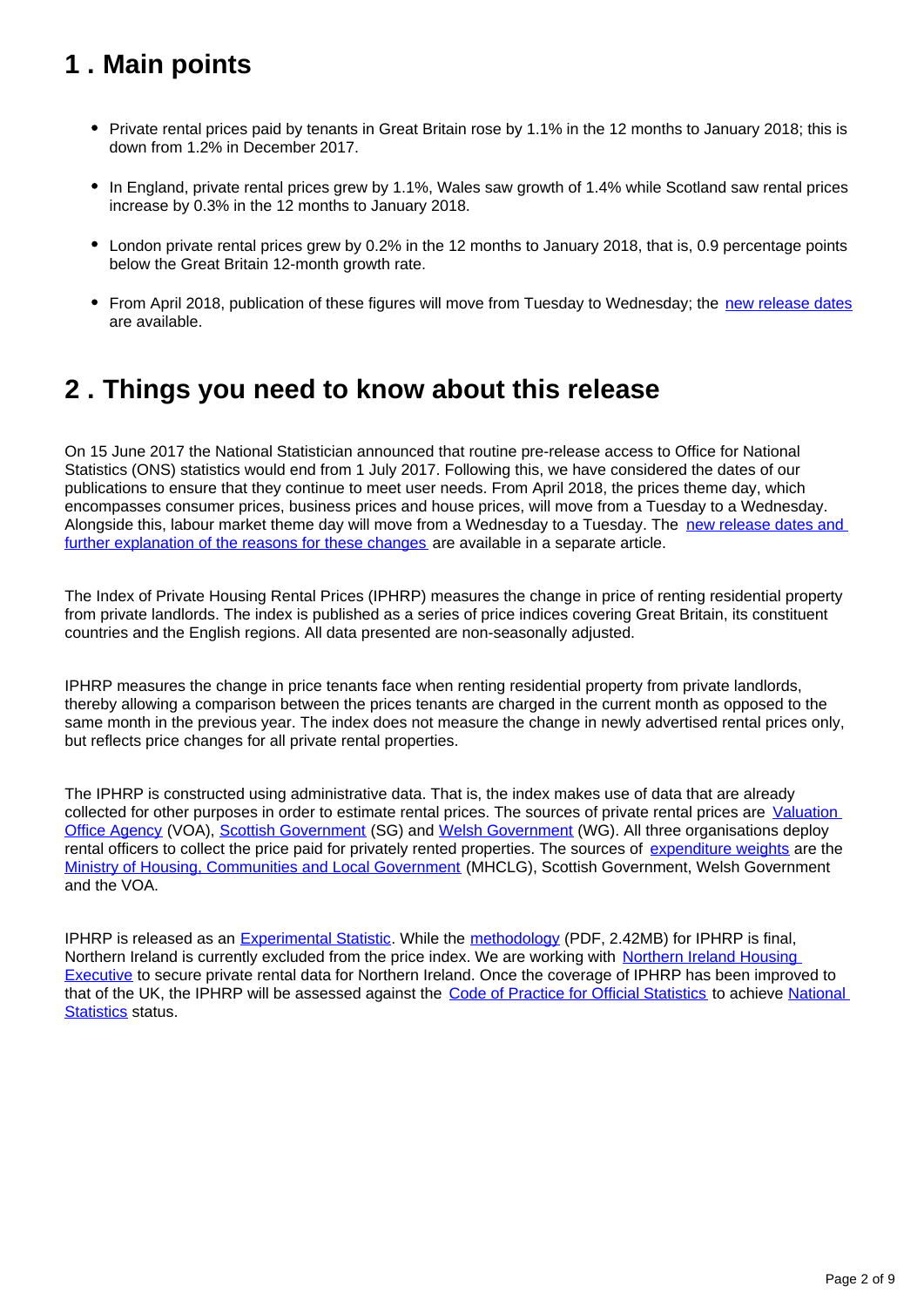## <span id="page-2-0"></span>**3 . Growth in Great Britain private rental prices continues to slow**

Growth in private rental prices paid by tenants in Great Britain has seen signs of a slowdown since the end of 2015, increasing by 1.1% in the 12 months to January 2018. For example, a property that was rented for £500 per month in January 2017, which saw its rent increase by the average rate in Great Britain, would be rented for £505.50 in January 2018. This slowdown in the growth in private rental prices in Great Britain is driven mainly by a slowdown in London over the same period.

The 12-month growth rate of private rental prices paid by tenants in Great Britain in January 2018 was 1.1%, down from 1.2% in December 2017. Rental prices for Great Britain excluding London increased by 1.6% in the 12 months to January 2018, down from 1.7% in December 2017 (Figure 1). The growth rate for London (0.2%) in the 12 months to January 2018 was 0.9 percentage points below that of Great Britain. This is the lowest annual growth in London since October 2010, when it was also 0.2%.

### **Figure 1: Index of Private Housing Rental Prices percentage change over 12 months, Great Britain, January 2012 to January 2018**

### **12-month percentage change**

Figure 1: Index of Private Housing Rental Prices percentage change over 12 months, Great Britain, January 2012 to January 2018



12-month percentage change

### **Source: Office for National Statistics**

The [Royal Institution of Chartered Surveyors \(RICS\) December 2017 Residential Market Survey](http://www.rics.org/uk/knowledge/market-analysis/rics-residential-market-survey/) reported that tenant demand continued to fall, although at a slower rate than from the previous month while new landlord instructions declined at a slightly faster rate. The **Association of Residential Letting Agents** (ARLA) reported in their [Private Rented Sector Report](http://www.arla.co.uk/lobbying/private-rented-sector-reports/) for December that the number of letting agents witnessing rent increases for tenants remained at their lowest level since their records began in January 2015.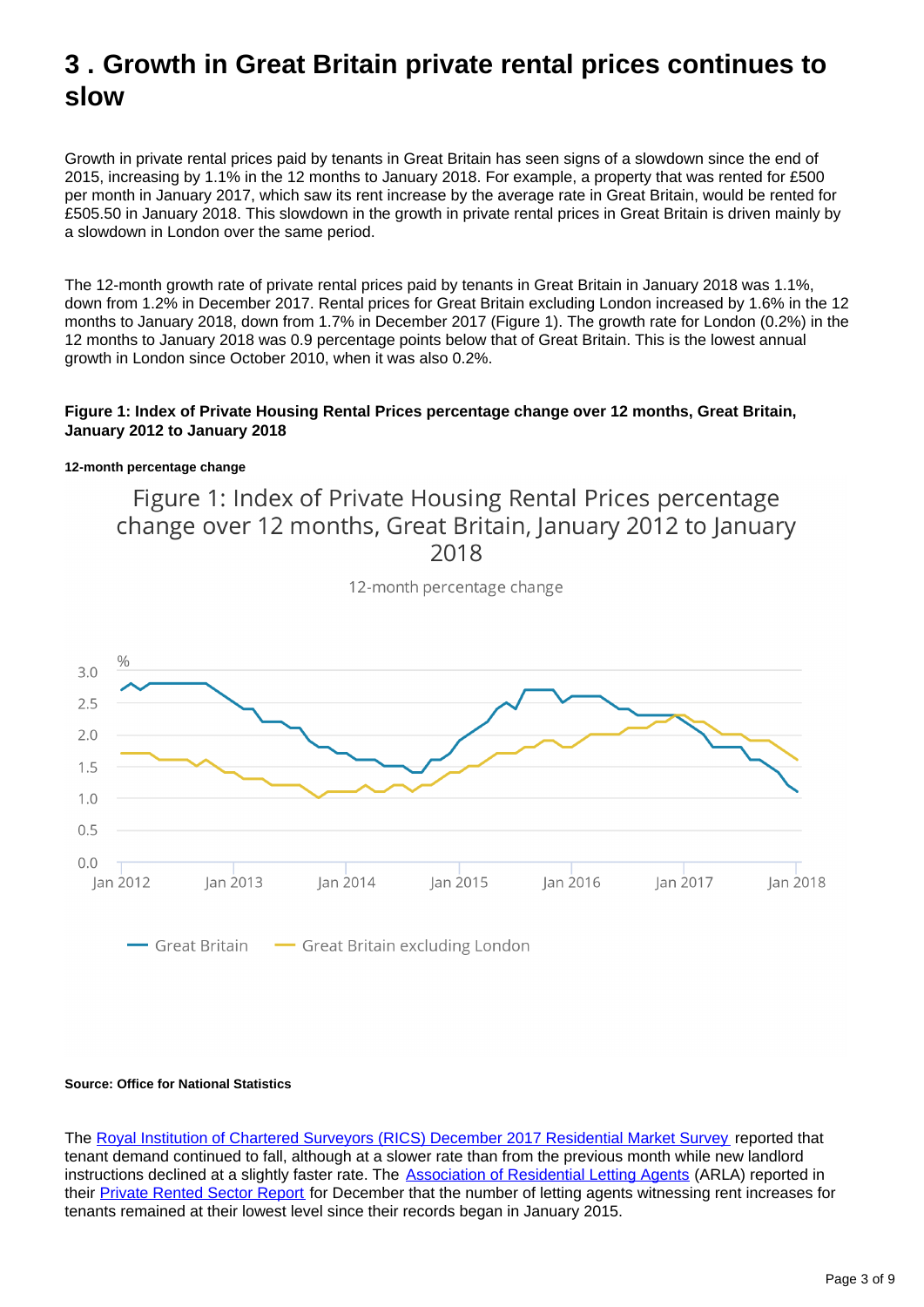Between January 2011 and January 2018, private rental prices in Great Britain increased by 15.6% (Figure 2); this was strongly driven by the historical growth in private rental prices within London. When London is excluded from these figures, private rental prices increased by 11.9% over the same period.

### **Figure 2: Index of Private Housing Rental Prices indices, Great Britain, January 2011 to January 2018**

#### **Index values**

### Figure 2: Index of Private Housing Rental Prices indices, Great Britain, January 2011 to January 2018

Index values



**Source: Office for National Statistics**

### <span id="page-3-0"></span>**4 . Growth in England continues to slow**

In England, private rental prices grew by 1.1% in the 12 months to January 2018, down from 1.3% in December 2017. The annual growth rate for England is the lowest since December 2010.

The annual rate of change for Wales (1.4%) in January 2018 is still higher than the annual rate of change for England (1.1%) and Great Britain (1.1%). Wales has shown a broad increase in its annual growth rate since July 2016 (Figure 3).

Rental growth in Scotland increased by 0.3% in the 12 months to January 2018, down from 0.4% in December 2017. This continued weaker growth may be due to historical stronger supply and weaker demand in Scotland as reported by the [Association of Residential Letting Agents](http://www.arla.co.uk/lobbying/private-rented-sector-reports/) (ARLA).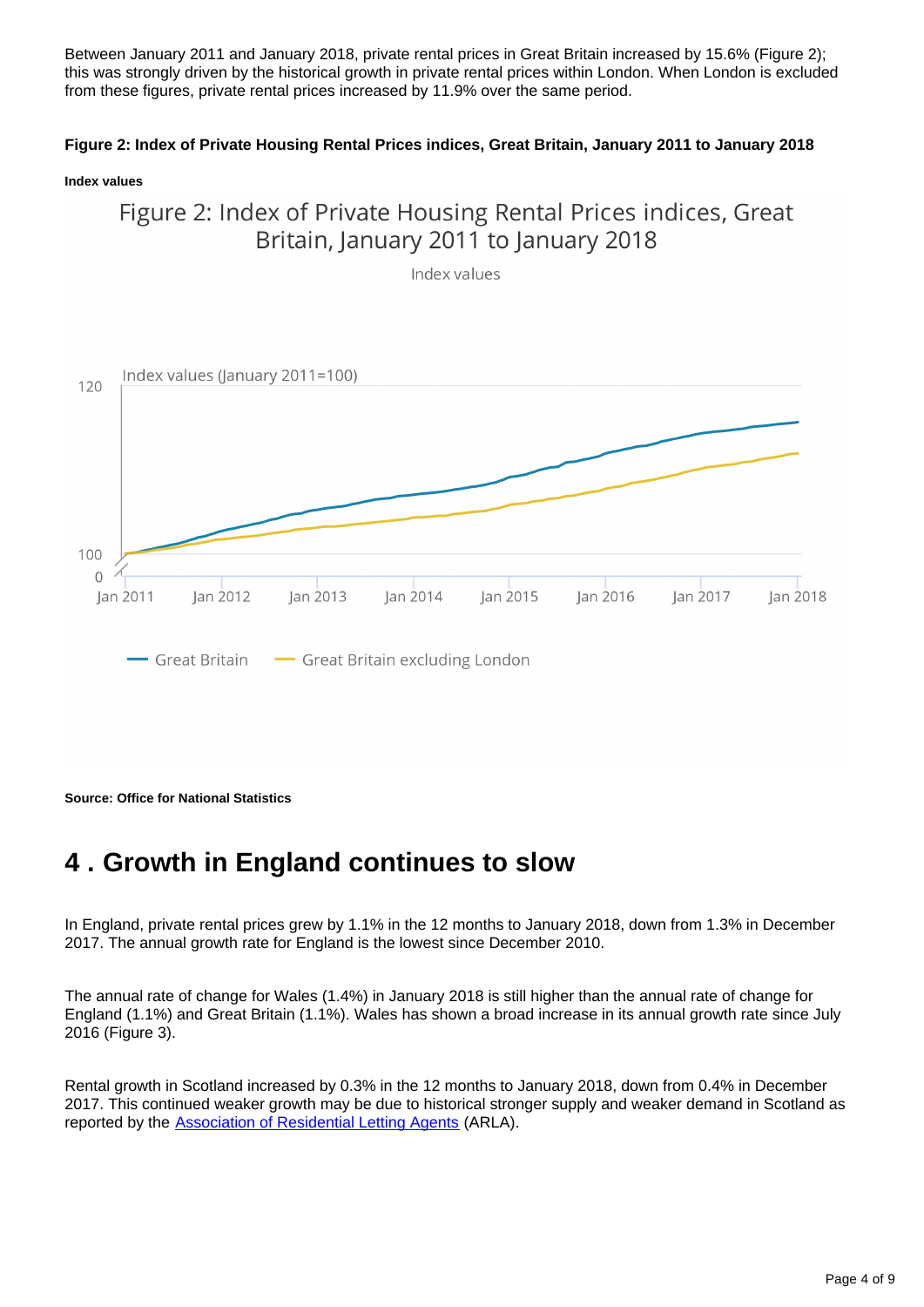### **Figure 3: Index of Private Housing Rental Prices percentage change over 12 months for Great Britain and its constituent countries, January 2012 to January 2018**

#### **12-month percentage change**

### Figure 3: Index of Private Housing Rental Prices percentage change over 12 months for Great Britain and its constituent countries, January 2012 to January 2018



12-month percentage change

#### **Source: Office for National Statistics**

All the countries that constitute Great Britain have experienced rises in their private rental prices since 2011 (Figure 4). Since January 2011, rental prices in England have increased more than those in Wales and Scotland.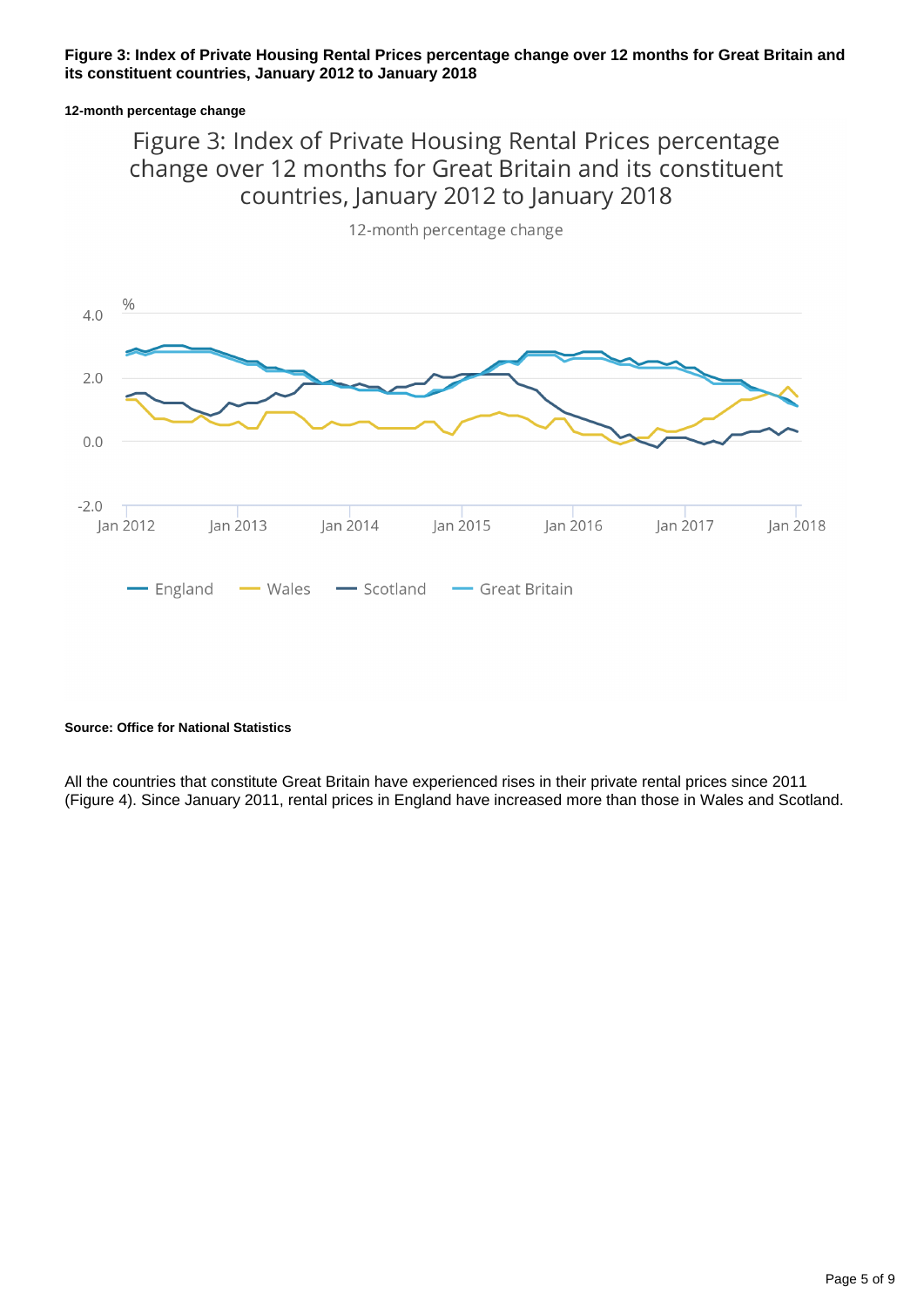### **Figure 4: Index of Private Housing Rental Prices indices for Great Britain and its constituent countries, January 2011 to January 2018**

### **Index values**





**Source: Office for National Statistics**

# <span id="page-5-0"></span>**5 . Growth in private rental prices in London continues to slow**

Growth in private rental prices in London was 0.2% in the 12 months to January 2018, down from 0.4% in December 2017. The Royal Institute of Chartered Surveyors (RICS) reported in their November 2017 Residential [Market Survey](http://www.rics.org/uk/knowledge/market-analysis/rics-residential-market-survey/) that near-term expectations are still negative in the capital, an ongoing trend stretching back to August 2016.

Focusing on the English regions, the largest annual rental price increase was in the East Midlands (2.6%), unchanged from December 2017 (Figure 5). This was followed by the South West (2.1%), which was also unchanged.

The lowest annual rental price increase was in the North East (0.0%), down from 0.1% in December 2017. It was followed by London (0.2%), down from 0.4% in December 2017.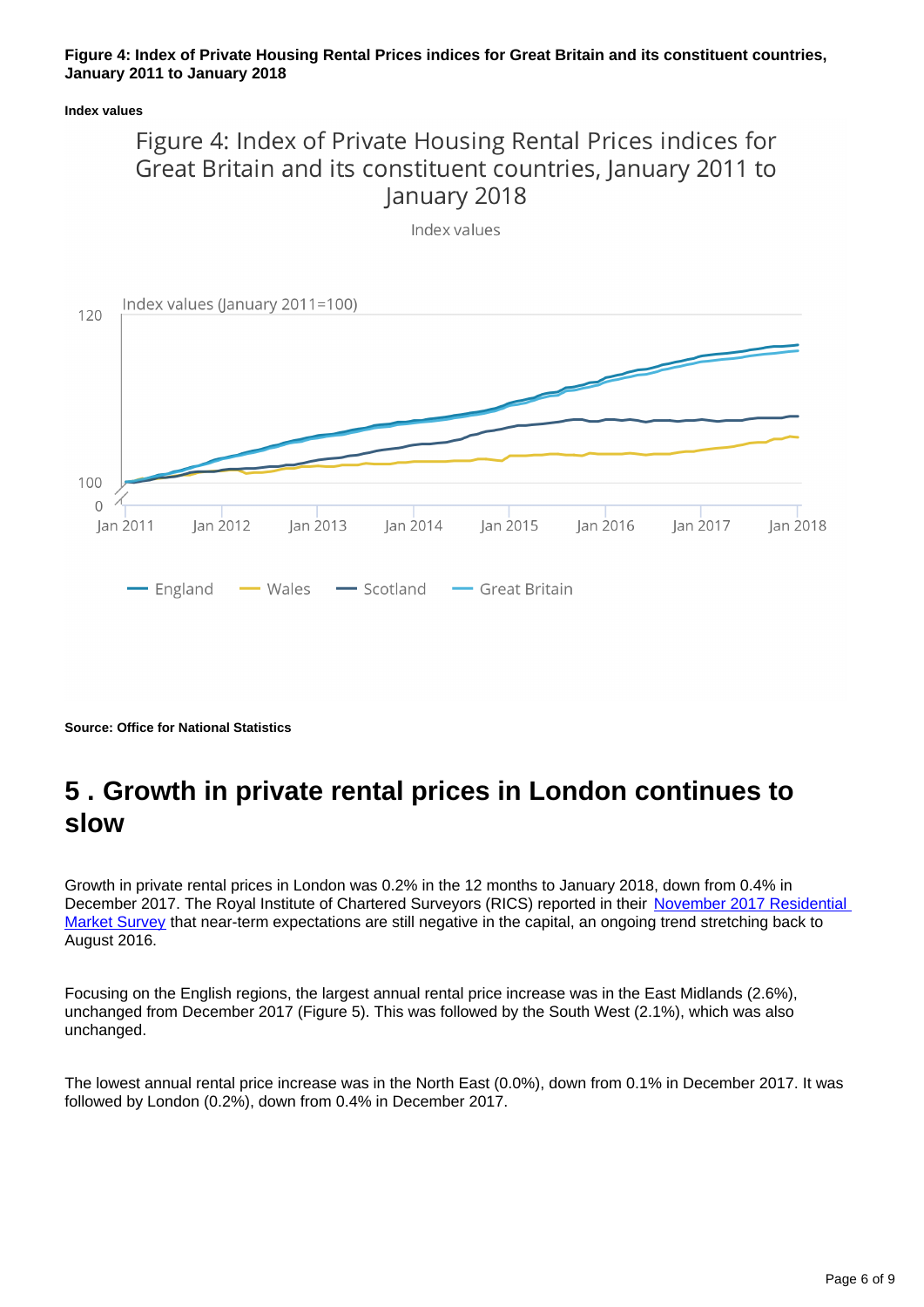### **Figure 5: Index of Private Housing Rental Prices percentage change over the 12 months to January 2018 by English region**

### **12-month percentage change**

### Figure 5: Index of Private Housing Rental Prices percentage change over the 12 months to January 2018 by English region

12-month percentage change



### **Source: Office for National Statistics**

Figure 6 shows the historical 12-month percentage growth rate in the rental prices of each of the English regions.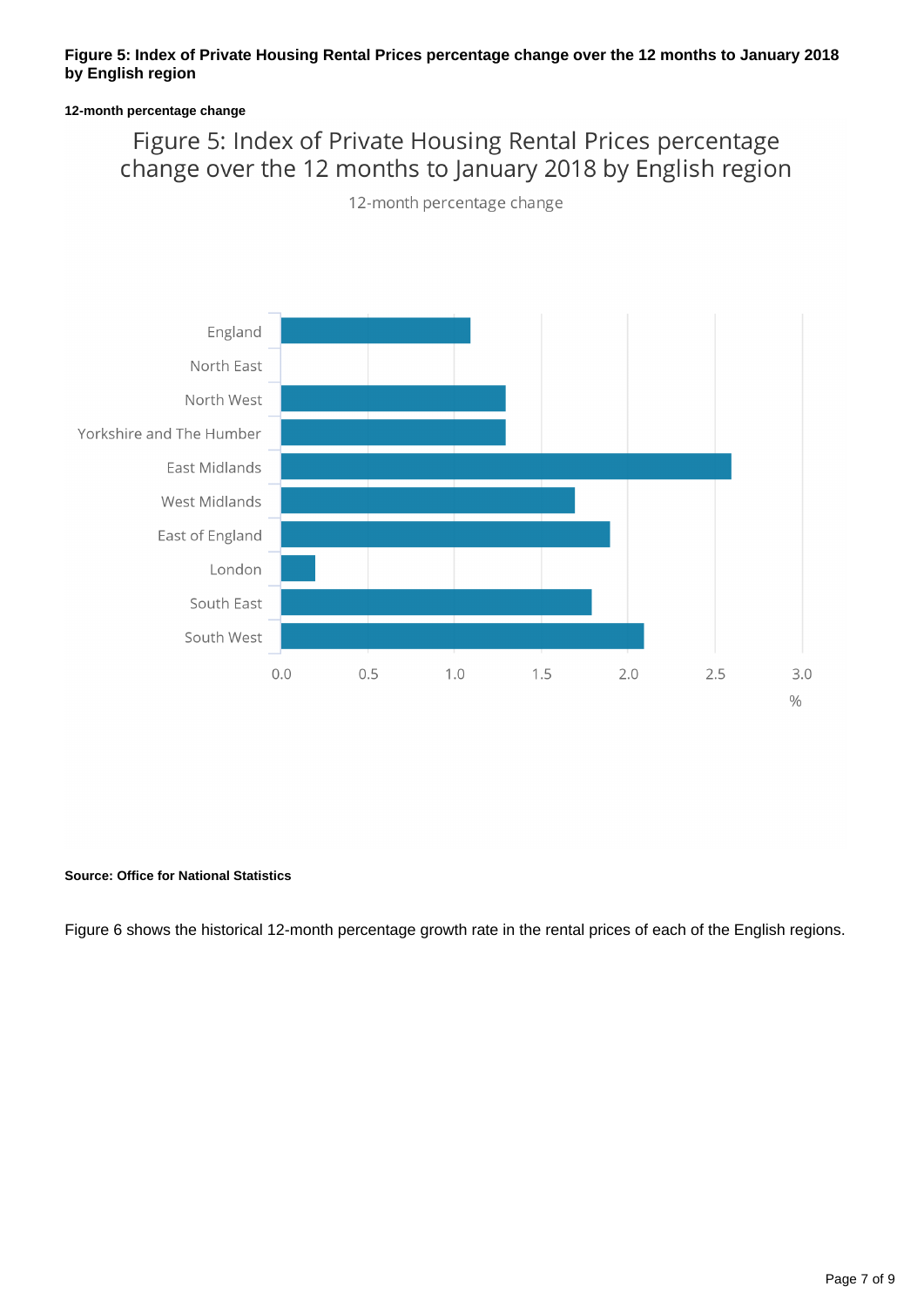### **Figure 6: Index of Private Housing Rental Prices percentage change over 12 months by English region, January 2007 to January 2018**

### **12-month percentage change**



# <span id="page-7-0"></span>**6 . Links to related statistics**

There are a number of other statistics available for rental and housing prices.

[Valuation Office Agency](http://www.voa.gov.uk/) (VOA) publishes [private rental market statistics](https://www.gov.uk/government/collections/private-rental-market-statistics). These cover the average prices paid for renting private housing in England to the level of region and local authority. The composition of the sample used for this publication varies over time and therefore makes it hard to produce reliable comparisons over different time periods. For an evaluation of our rental price indices and the growth in average private rental prices published by VOA, please see the article **[Explaining private rental growth](http://www.ons.gov.uk/ons/guide-method/user-guidance/prices/cpi-and-rpi/explaining-private-rental-growth.pdf)** (PDF, 446KB).